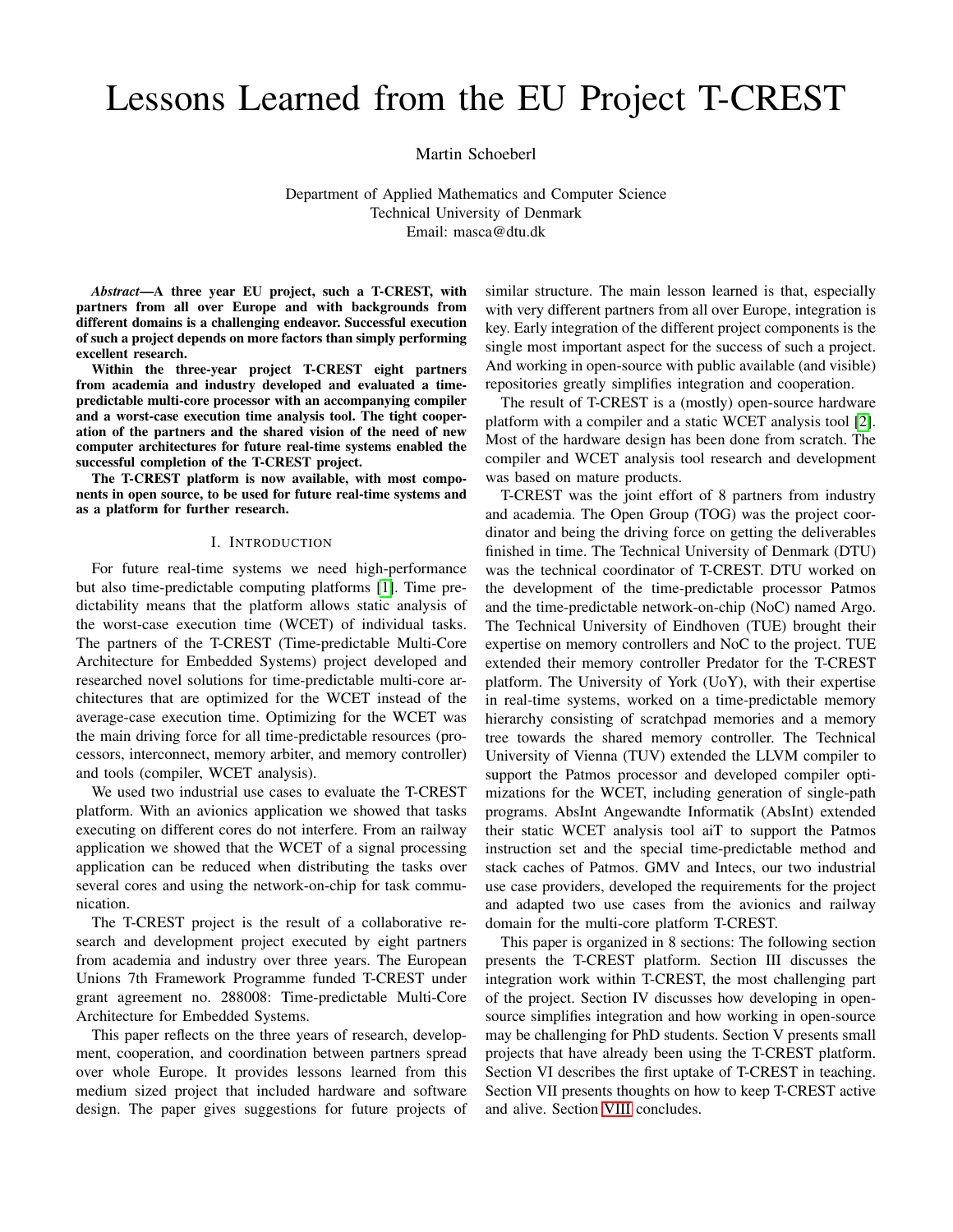

<span id="page-1-0"></span>Fig. 1. The T-CREST multiprocessor consisting of Patmos processor nodes that are connected via the Argo network-on-chip for message passing communication and a memory network-on-chip to a memory controller for shared memory access.

# II. THE T-CREST PLATFORM AND WORK PACKAGES

Figure [1](#page-1-0) shows the hardware of the T-CREST platform, a chip multiprocessor. The individual processors are called Patmos [\[3\]](#page-5-2). Patmos is intended to be a time-predictable processor. Patmos is a statically scheduled dual issue pipeline. Patmos contains two specialized caches: the stack cache [\[4\]](#page-5-3) and the method cache [\[5\]](#page-5-4). Patmos implements full predication to support single-path programming [\[6\]](#page-5-5).

The Patmos processors are connected to two different NoCs: (1) the Argo NoC for core-to-core message passing and (2) a memory NoC for core-to-memory communication. The Argo NoC [\[7\]](#page-5-6) supports push based communication between processor local scratchpad memories. The NoC uses a static time-division multiplexing schedule to be time-predictable and therefore avoids dynamic arbitration, buffering, and flow control. For the memory NoC we developed two solutions: (1) a memory tree with prefetching [\[8\]](#page-5-7) and (2) a distributed time-division multiplexing memory NoC [\[9\]](#page-5-8). The memory NoC connects all processors to a single real-time memory controller [\[10\]](#page-5-9). To attack the growing pressure on the main memory on-chip scratchpad memories have been explored within the project [\[11\]](#page-5-10).

On the software side the LLVM compiler [\[12\]](#page-5-11) has been adapted for Patmos [\[13\]](#page-5-12). This adaption includes the backend for the Patmos instruction set as well as support for the method cache. For functions that are too large to fit into the method cache the compiler splits functions into smaller ones [\[14\]](#page-5-13). The compiler also converts standard C programs into singlepath programs [\[15\]](#page-5-14) to support task execution without timing variability.

The WCET analysis tool aiT [\[16\]](#page-5-15) from AbsInt has been adapted and extended to support the Patmos instruction set,



<span id="page-1-1"></span>Fig. 2. The T-CREST work packages and their interaction.

support dual issue processors, and extended with a stack cache and a method cache analysis. The compiler and the WCET analysis tool are tightly integrated via the platin toolkit to support each other. platin translates program information, e.g., branch targets for switch statements, to annotations for aiT. aiT delivers back information on the WCET path to the compiler to guide the optimization along the WCET path.

The T-CREST platform was evaluated with applications from two domains: avionics and railway. The three real-world avionic applications were: (1) an Airlines Operational Centre, (2) a Crew Alerting System, and (3) an I/O Partition. The railway application was the GSM-R Integrity Detection System that has been adapted to the multi-core platform T-CREST. GSM-R is a railway specific version of the commercial GSM standard.

Figure [2](#page-1-1) shows the 9 work packages (WP) of T-CREST and their main interaction. WP 1, Requirements Analysis, defined the industrial requirements for a time-predictable platform and was mainly driven by the user partners GMV and Intecs. WP 2, Processor, covers development work on the time-predictable processor Patmos with the main responsibility at DTU. WP 3, Network on Chip, covers the design and development of a time-predictable core-to-core on-chip communication network. WP 3 was a joint effort between DTU and TUE. WP 4, Memory Hierarchy, covers the memory NoC, organization of local scratchpad memories, and the memory controller. WP 4 was a joint effort of UoY and TUE. WP 5, Compiler, covers the adaption of the LLVM compiler to Patmos and research WCET driven compilation. WP 5 was a joint effort between TUV and DTU. WP 6, Code-Level WCET Analysis, covers the adaption of aiT for the Patmos processor and interaction with the compiler. AbsInt was responsible for WP 6. WP 7, Integration and Evaluation, covers the adaption of two use cases to T-CREST and evaluation of the platform. WP 7 was a join effort between GMV and Intecs with considerable contributions of all partners. WP 8, Dissemination, covers the project web site,<sup>[1](#page-1-2)</sup> scientific publications, and organization of workshops. WP 9, Management, covers consortium management, progress tracking, and reporting. WP 9 was lead by TOG with support from the technical lead by DTU. From Figure [2](#page-1-1) it can be seen that WCET analysis played a central role in the project as it interacts with the hardware and the compiler.

<span id="page-1-2"></span><sup>1</sup><http://www.t-crest.org/>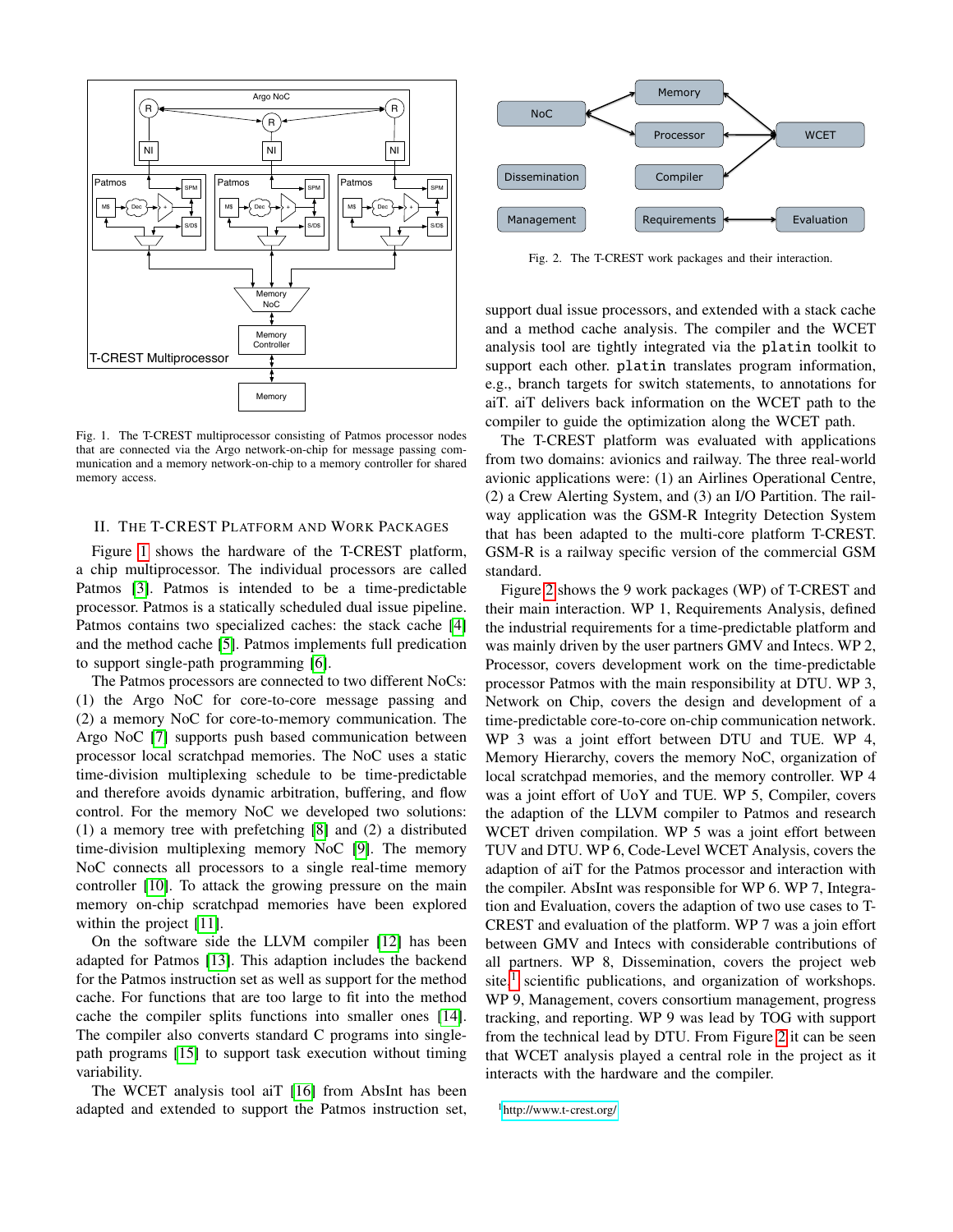## III. INTEGRATION

A main challenge in an EU project that includes partners located all over Europe is the integration of the individual components to provide a complete platform. The effort of this integration shall not be underestimated.

#### *A. Compiler and Processor Coordination*

An important first step for the compiler processor integration was the development of a software simulator of the Patmos processor [\[17\]](#page-5-16). This software simulator simplified compiler development and testing. The simulator is a plain C++ program. Therefore, a compiler developer need no access to *real* hardware.

The simulator then served as gold standard for the processor development. Test cases have been executed on the software simulator and the hardware emulator and the register file of the processor compared for each clock cycle. As any data will at some point pass the register file, any difference between the simulator and the hardware will be detected by this tests.

For the compiler and the Patmos processor a build bot has been setup at TU Vienna for regression tests. The build bot is triggered by commits to the GitHub repository and on a nightly basis to rebuild and test the compiler and the processor.

However, as convenient as a software simulator is, there is the danger of overusing it. Simulators provide an abstraction of the real world, in our case the real hardware of the processor. As the simulator has been written before any hardware was available, there are differences in the processor model, the pipeline, and the memory subsystem. Therefore, we argue to use the hardware in an FPGA as much as possible for evaluation.

# *B. Early Integration*

The original plan in the T-CREST project was to have the main integration done in the last project year. However, our EC project officer pushed for starting integration earlier. Therefore, we were able to show a first version of the T-CREST platform in the year two EC review meeting.

We are glad that we have been pushed to start integration early. Integration work consumed more resources than we expected. When it comes to debugging of a combination of components from different project partners a lot of time is spent on communication and coordination between partners.

The lesson learned is that it is too easy to underestimate integration work. In future projects we will budget more resources and a dedicated work package for integration. Furthermore, it is of primary importance to start integration as early as possible, best from the project start.

# *C. Who Owns the Top-Level?*

One important question in a hardware design is who is the *owner* of the top-level component. Crosscutting issues such as clock domains and reset sequences should be reflected in the top-level entity of the hardware design. The *owner* of that entity shall be responsible for those issues.

Within T-CREST project we missed to assign a clear responsibility for the top-level entity. The resulting consequences have been: no clear understanding of the different clock domains, unclear requirements of component initialization sequences, and issues with clock domain crossings. This lead to long and troublesome integration and debugging work at the final hardware integration phase.

The lesson learned is that in a future hardware project a clear owner of the top-level component including the clock generation, the clock domain crossing, and the reset sequencing needs to be agreed on.

#### *D. Documentation*

The path of documentation in research is in publishing the research results in papers. More details of the individual T-CREST components are available in the EC project deliver-ables, most of them public available.<sup>[2](#page-2-0)</sup> Furthermore, an opensource project such a T-CREST also publishes the source code.

However, the gap between source code and scientific papers is huge. And individual deliverables represent only snapshots of work packages in different phases of the project. Therefore, we collected the relevant results and added introduction section into the Patmos handbook [\[18\]](#page-5-17), This handbook is a work-inprogress and will be update when components are changed.

Besides project internal mailing list for general project discussions we also setup a public mailing list<sup>[3](#page-2-1)</sup> to also enable interaction with developers from outside the T-CREST project.

#### IV. THE OPEN-SOURCE APPROACH

Providing the source of a project from the start on in open source and publicly visible is an interesting and probably bold step. Many projects, EU projects or just single PhD projects, only publish the results and do not provide access to the source.

However, I think this is wrong for projects financed by the society. First, if the society has financed the research than the society shall also receive the results. Second, maybe more important, providing the sources of the developments enables independent verification of the experimental results. Verification of the results by other researches is common practice in other research fields, e.g., in physics, but very uncommon in computer science. This is a shame, especially because reproduction of results is usually relatively cheap and easy in computer science when the sources are available. Many experiments can be run on a researcher's laptop.

Many researchers are very open to share their work and the sources, but only when the source is polished enough. And this is the main catch: code produced by researchers to explore ideas is usually not polished, not well documented, and probably not written in good software engineering style. However, as this code is research code and not production code this is a valid approach. We shall accept this quality of code from us and from other researchers and make it available to others.

<span id="page-2-0"></span><sup>2</sup><http://www.t-crest.org/page/results>

<span id="page-2-1"></span><sup>3</sup><https://groups.yahoo.com/group/patmos-processor/>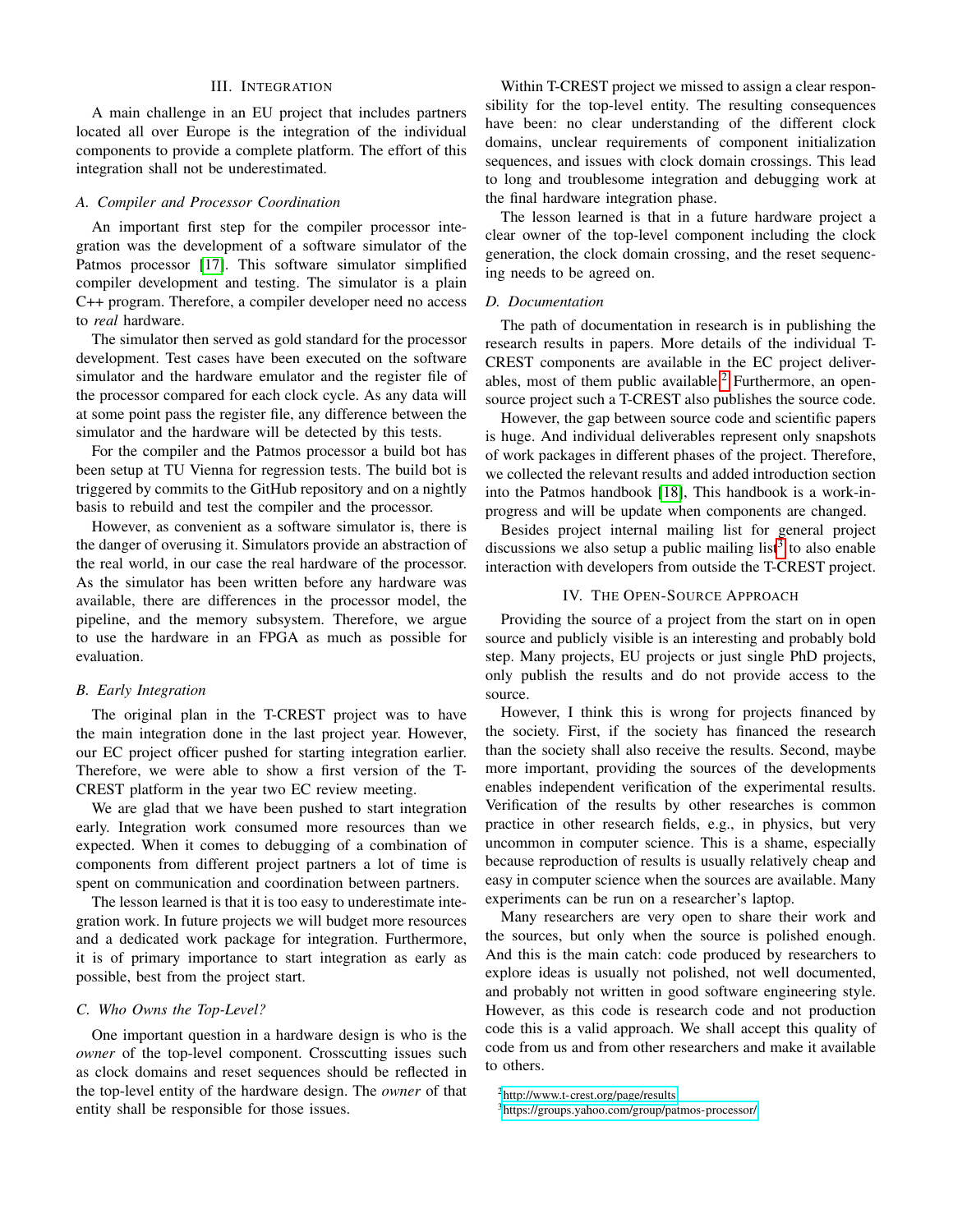Another interesting issue on being in open-source during the research work is the exposition of PhD work early in the public. It means that all paths explored by the student, including the dead ends, are in principle visible to the whole world. This might stress the student to an extent that he will not explore risky but maybe interesting directions. In my experience the practical work often involves a mixture of part of the code being in the public main repository of the project, but some of the code being only available on the student's computer. The later is often simply lost when the student finished her PhD thesis.

Furthermore, working with a public repository for a research project means that code is public before a paper that uses this code has been published. There is a strong fear of researchers that this situation can lead to stealing of ideas. Those ideas are somehow encoded in the public code. However, I think this is a non-issue for two reasons: (1) the code of a medium sized project is complex enough that it takes time to understand it and to find the new, unpublished ideas in it; (2) when the idea is published in the code than a repository with version control shows the date of the publishing of the original idea and makes it defendable.

In summary my opinion is that research work shall be done in open-source as much as possible. Source code is part of computer science research projects and shall be considered as part of the publication process. Open-source projects simplify cooperation and collaboration and also simplify building upon earlier research.

# V. FURTHER PROJECTS

T-CREST being open-source helped to attract research and development outside of the EC funded project. Furthermore, the entry level to get started with T-CREST is quite low. For simulation of T-CREST a Linux or Mac based laptop with only free software serves as a full development environment. For exploring T-CREST in an FPGA, just a low-cost FPGA board, such as the terasic DE2-155, and the free Quartus version from Altera are needed.

Research in operating systems was not included in the T-CREST project. Nevertheless, two projects explored porting of real-time operating systems (RTOS) to Patmos: RTEMS and TiCOS.

GMV ported RTEMS to provide a run-time environment for the avionics application. RTEMS is an open-source RTOS that is very popular for space missions.

T-CREST is also a good platform for student projects and master thesis. Marco Ziccardi ported the TiCOS operating system [\[19\]](#page-5-18), which is a fork of the POK RTOS [\[20\]](#page-5-19), to the Patmos processor [\[21\]](#page-5-20). TiCOS is a time-predictable operating system that supports the ARINC 653 standard. In the current port TiCOS supports only a single processor. We plan to extend TiCOS to support several cores and to map ARINC communication primitives to the NoC of T-CREST.

Luca Pezzarossa explored the connection of hardware accelerators to T-CREST during his master thesis [\[22\]](#page-5-21). The main challenge is to keep the access to the hardware accelerators time-predictable. Using the time-division multiplexing Argo NoC provides a time-predictable communication channel between the processors and the accelerator [\[23\]](#page-5-22).

# VI. T-CREST IN TEACHING

TU Vienna offers a course in WCET analysis.[4](#page-3-0) Originally the course was using the aiT WCET analysis tool with the LEON processor. However, when the compiler and aiT had been adapted to support Patmos and a software simulator of Patmos was available the course switched to Patmos. This change allowed extending the WCET analysis course with topics on compiler support for single-path code [\[15\]](#page-5-14).

The COST action TACLe (Timing Analysis on Code-Level) organized a summer school on principles, needs and challenges of timing analysis at code level.<sup>[5](#page-3-1)</sup> Besides WCET analysis and compiler support for timing analysis one topic of the summer school was time-predictable computer architecture. Within this topic the T-CREST platform was presented and the students used the Patmos simulator and hardware emulator in the lab to explore time-predictable architecture.

The exercises from this hardware lab have been extended at DTU to include the Argo NoC. We use T-CREST in an FPGA platform for labs in the advanced computer architecture course.[6](#page-3-2)

For self-study, e.g., to get started on a master project with T-CREST, the exercises and the Patmos handbook [\[18\]](#page-5-17) are available online.[7](#page-3-3)

### VII. ORGANIZING FUTURE WORK

We consider T-CREST as a platform to be used for real-time systems, but also a platform for future research work. With all components and tools in place it is easy to extend in diverse directions. What remains, as a challenge, is to keep the code base alive and having resources to fix errors or integrate new research work.

# *A. Keeping a Research Project Alive*

The issue with mainly university and research driven projects is that there is a very high fluctuation in the developers. A PhD student is three to four years involved in the project. It will take time for the student to learn the code base and being able to contribute to the project. The research work of the student might be too experimental to be integrated in the master branch and the last year of the PhD work will be dominated by the actual thesis writing. Therefore, in the best case a PhD student can serve for the project and contribute to the master code base for about two years of her PhD study. To keep a project alive just with PhD students will require a continuous pipeline of funding and research projects.

A better solution for continuous development, and as a basis for future work, would be permanent employees being

<sup>5</sup>[http://www.tacle.eu/index.php/activities/summer-schools-forums/](http://www.tacle.eu/index.php/activities/summer-schools-forums/2014-venice) [2014-venice](http://www.tacle.eu/index.php/activities/summer-schools-forums/2014-venice)

<span id="page-3-1"></span><span id="page-3-0"></span><sup>4</sup><http://ti.tuwien.ac.at/cps/teaching/courses/wcet>

<span id="page-3-2"></span><sup>6</sup><http://www2.imm.dtu.dk/courses/02211/>

<span id="page-3-3"></span><sup>7</sup><http://patmos.compute.dtu.dk/>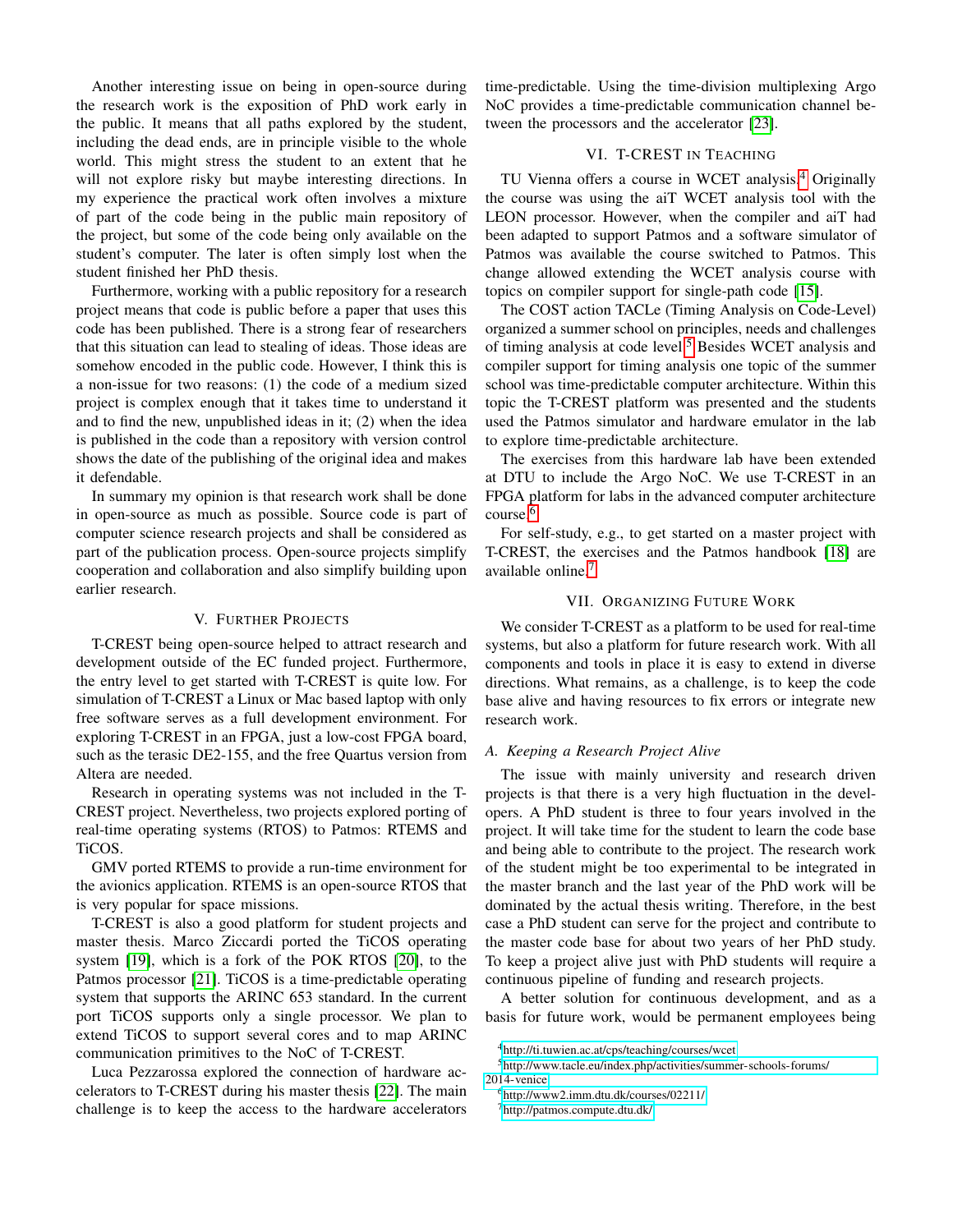responsible for the project. For this position we would need an engineer and not a researcher. This person would also be in the best place to sort out which student project results are worth keeping in the main line of development or which results are just temporal sidetracks of the project. However, with the current organization of a university, at least at DTU, there is no place and money for such a position.

Nevertheless, we intend to keep the T-CREST project alive and use it for future research work and research projects. Although the name and acronym have been the result of a EC funded project, and each new project needs a new name, we will keep the name as a kind of branding alive.

#### *B. Next Research Directions*

Next research steps are to extend T-CREST to a distributed system. We intend to extend a T-CREST processing node with a time-predictable Ethernet controller. The main candidate for real-time Ethernet is TTEthernet [\[24\]](#page-5-23), the real-time networking technology developed by TTTech. With a time-predictable computing platform and time-predictable networking solution we are confident to provide a distributed real-time system where we can guarantee end-to-end latencies.

Another direction of research within the multi-core platform is the model of communication. Current multi-core processors use shared memory for communication. The core-tocore communication on the chip is performed via the cache coherence protocol. This has two disadvantages: (1) it does not scale, as the cache coherence mechanism is a bottleneck; (2) it is hardly time-predictable. Therefore, we need to focus on different, scalable, and time-predictable forms of on-chip communications [\[25\]](#page-5-24).

As shared external memory is the bottleneck of a multi-core system, we need to keep communication on-chip as much as possible. Besides using the NoC of push-based communication we will explore different forms of on-chip memories and the movement of data between those memories or the movement of *the memories* between the processing cores.

We will explore the notion of distributed shared on-chip memory. This distributed memory will be mapped into the global address space. Access to that memory via load and store instructions will be translated to NoC request and reply packets.

A shared scratchpad memory is somehow similar in structure to shared off-chip memory, but on-chip and no cache coherence protocol is needed, as this memory is already onchip. It can be used to share bulk data. It needs a timepredictable (TDM based) arbitration.

A version of shared scratchpad memory is the shared scratchpad memory with ownership. The idea is that several scratchpad memories are shared, but there is a notion of an owner. Only the current owner is allowed to write (and read) to that memory. To communicate, ownership is transferred to a different core. This mechanism fits well for communicating bulk data and provides short and time-predictable latencies for memory accesses to an *owned* memory.

A further direction of future research based in T-CREST is the extension of the platform to support hardware accelerators with timing constraints [\[23\]](#page-5-22).

### *C. Further and Future Research Projects*

At DTU we supplement T-CREST with the research project RTEMP (Hard Real-Time Embedded Multiprocessor Platform) that is funded by The Danish Council for Independent Research – Technology and Production Sciences (FTP). The RTEMP project runs from April 2014 to July 2016. The project funds research at DTU and has Danfoss Power Electronics as an industrial partner/user. The RTEMP project uses the T-CREST platform and supplements T-CREST by focusing on developing a time-predictable multi-core platform that is specifically optimized for implementation in FPGA technology. The intention is to use FPGAs for real products and not only for prototyping.

For EU-wide research we have organized a consortium for a project proposal within the ECSEL Joint Undertaking. An ECSEL project is more industry driven than FP7 or H2020 EU projects and will provide a path for T-CREST to find its way into industrial use. The new consortium includes several former T-CREST partners to provide continuity within the T-CREST research and development and several new industrial partners to support innovation and bring T-CREST into use in different real-time application domains.

# VIII. CONCLUSION

<span id="page-4-0"></span>In summary, the T-CREST project was a very successful EU project leading to a time-predictable multi-core processor and supporting compiler and WCET analysis tools. Most artifacts of T-CREST are available in open source and therefore provide a low entrance path towards future research.

The main lesson learned in this project, which included eight partners from all over Europe and from different domains, is that early integration is the key to successfully complete such a project within three years. Using public repositories and an open-source license simplified cooperation and integration of components.

#### *Acknowledgment*

I would like to thank all partners from the T-CREST project for the deep research interaction and joyful discussions during project meetings: Sahar Abbaspour, Benny Akesson, Neil Audsley, Florian Brandner, Raffaele Capasso, Christoph Cullmann, Christian Ferdinand, Jamie Garside, Gernot Gebhard, Kees Goossens, Sven Goossens, Scott Hansen, Reinhold Heckmann, Stefan Hepp, Benedikt Huber, Guido Ioele, Alexander Jordan, Evangelia Kasapaki, Jens Knoop, Yonghui Li, Daniel Prokesch, Wolfgang Puffitsch, Peter Puschner, Andre Rocha, ´ Claudio Silva, Jens Sparsø, Alessandro Tocchi, and Jack ´ Whitham.

This work was partially funded under the European Union's 7th Framework Programme under grant agreement no. 288008: Time-predictable Multi-Core Architecture for Embedded Systems (T-CREST) and the EU COST Action IC1202: Timing Analysis on Code Level (TACLe).